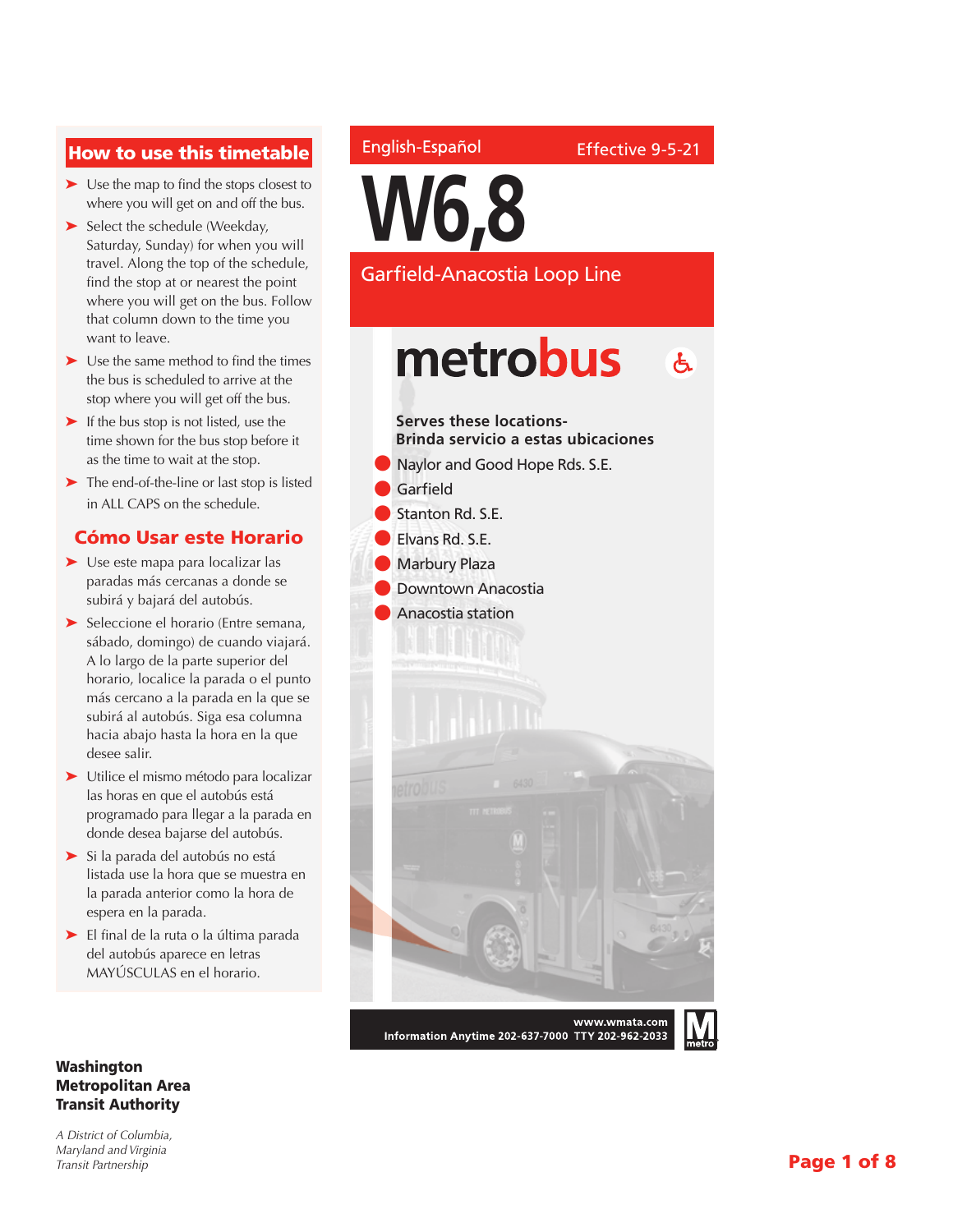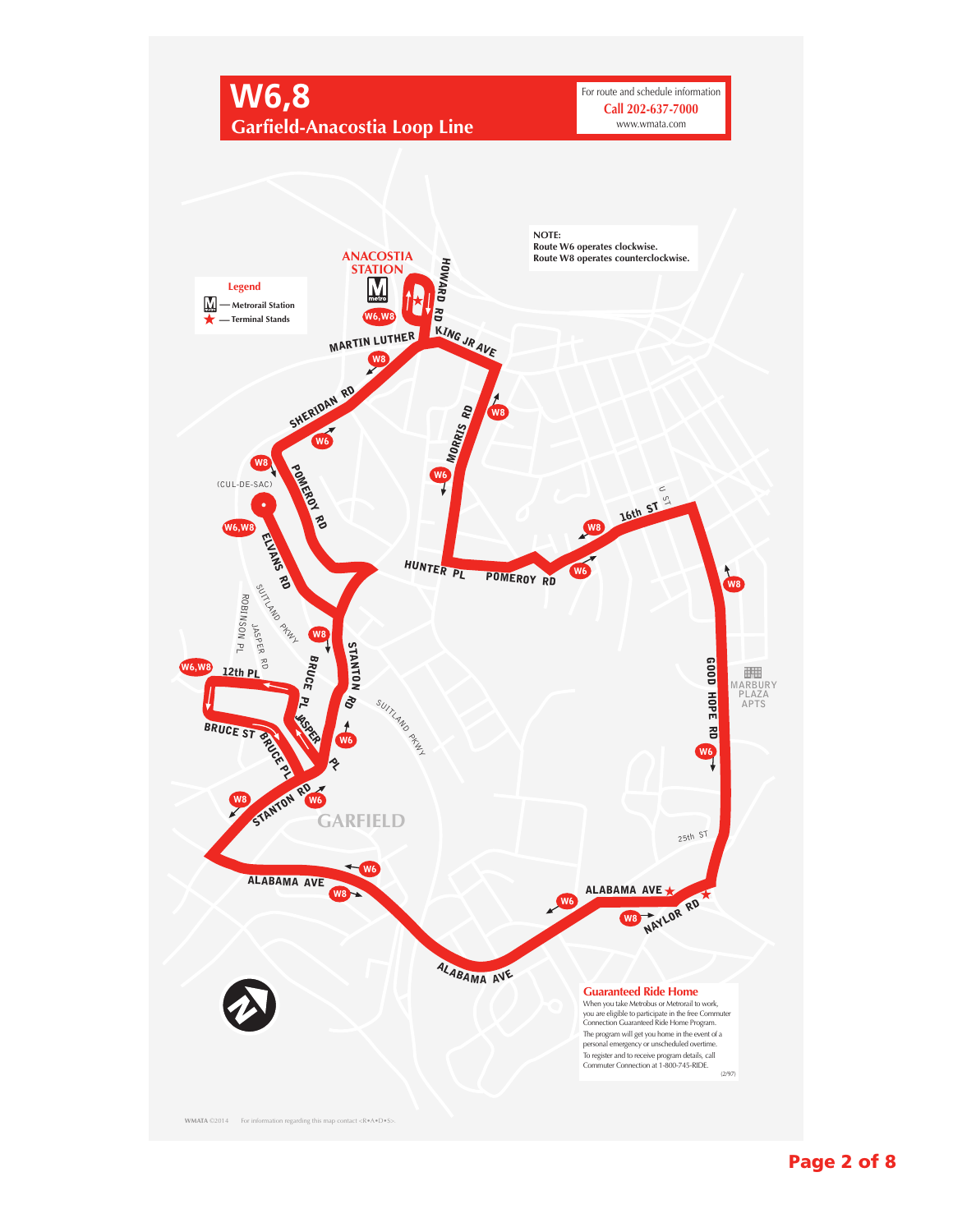| Clockwise            |                |                                     |                                                            |                                          |                                                                |                                      |                                              |                                    |  |  |
|----------------------|----------------|-------------------------------------|------------------------------------------------------------|------------------------------------------|----------------------------------------------------------------|--------------------------------------|----------------------------------------------|------------------------------------|--|--|
|                      |                |                                     | <b>Monday thru Friday - De Lunes a viernes</b>             |                                          |                                                                |                                      |                                              |                                    |  |  |
| Route<br>Number      | Anacostia<br>Μ | Morris Rd.<br>&<br>Hunter Pl.<br>SE | 16th St.<br>&<br><b>Good Hope</b><br>Rd.<br>SE             | Naylor Rd.<br>&<br>Alabama<br>Ave.<br>SE | Stanton Rd.<br>&<br>Alabama<br>Ave.<br><b>SE</b><br>(Garfield) | 12th<br>PI.<br>&<br>Jasper Rd.<br>SE | #2545<br>Elvans<br>Rd.<br>SE<br>(cul-de-sac) | <b>ANACOSTIA</b><br>${\bf M}$<br>▼ |  |  |
|                      |                |                                     | <b>AM Service</b>                                          |                                          | - Servicio matutino                                            |                                      |                                              |                                    |  |  |
| W6                   | $\Box$         | ä,                                  | $\sim$                                                     | 5:56                                     | 6:01                                                           | 6:03                                 | 6:09                                         | 6:17                               |  |  |
| W <sub>6</sub>       | 6:06           | 6:11                                | 6:13                                                       | 6:18                                     | 6:23                                                           | 6:25                                 | 6:31                                         | 6:39                               |  |  |
| W6<br>W <sub>6</sub> | 6:30<br>6:46   | 6:35<br>6:51                        | 6:37<br>6:53                                               | 6:42<br>6:58                             | 6:48<br>7:04                                                   | 6:51<br>7:07                         | 6:58<br>7:14                                 | 7:06<br>7:22                       |  |  |
| W6                   | 7:00           | 7:06                                | 7:09                                                       | 7:15                                     | 7:22                                                           | 7:26                                 | 7:33                                         | 7:41                               |  |  |
| W <sub>6</sub>       | 7:12           | 7:18                                | 7:21                                                       | 7:27                                     | 7:34                                                           | 7:38                                 | 7:45                                         | 7:53                               |  |  |
| W6                   | 7:24           | 7:30                                | 7:34                                                       | 7:41                                     | 7:49                                                           | 7:54                                 | 8:02                                         | 8:10                               |  |  |
| W <sub>6</sub>       | 7:38           | 7:44                                | 7:48                                                       | 7:55                                     | 8:03                                                           | 8:08                                 | 8:16                                         | 8:24                               |  |  |
| W6                   | 7:50           | 7:56                                | 8:00                                                       | 8:07                                     | 8:15                                                           | 8:20                                 | 8:28                                         | 8:36                               |  |  |
| W <sub>6</sub>       | 8:05           | 8:11                                | 8:15                                                       | 8:22                                     | 8:30                                                           | 8:35                                 | 8:43                                         | 8:51                               |  |  |
| W6                   | 8:20           | 8:26                                | 8:30                                                       | 8:37                                     | 8:45                                                           | 8:50                                 | 8:58                                         | 9:06                               |  |  |
| W <sub>6</sub>       | 8:40           | 8:47                                | 8:50                                                       | 8:57                                     | 9:05                                                           | 9:08                                 | 9:14                                         | 9:22                               |  |  |
| W <sub>6</sub>       | 9:00           | 9:07                                | 9:10                                                       | 9:17                                     | 9:25                                                           | 9:28                                 | 9:34                                         | 9:42                               |  |  |
| W <sub>6</sub>       | 9:30           | 9:37                                | 9:40                                                       | 9:47                                     | 9:55                                                           | 9:58                                 | 10:04                                        | 10:12                              |  |  |
| W6                   | 10:00          | 10:05                               | 10:08                                                      | 10:15                                    | 10:21                                                          | 10:24                                | 10:30                                        | 10:38                              |  |  |
| W <sub>6</sub>       | 10:30          | 10:35                               | 10:38                                                      | 10:45                                    | 10:51                                                          | 10:54                                | 11:00                                        | 11:08                              |  |  |
| W6                   | 11:00          | 11:05                               | 11:08                                                      | 11:15                                    | 11:21                                                          | 11:24                                | 11:30                                        | 11:38                              |  |  |
| W <sub>6</sub>       | 11:30          | 11:35                               | 11:38                                                      | 11:45                                    | 11:51                                                          | 11:54                                | 12:00                                        | 12:08                              |  |  |
|                      |                |                                     | <b>PM Service - Servicio vespertino</b>                    |                                          |                                                                |                                      |                                              |                                    |  |  |
| W <sub>6</sub>       | 12:00          | 12:05                               | 12:08                                                      | 12:15                                    | 12:21                                                          | 12:24                                | 12:30                                        | 12:38                              |  |  |
| W <sub>6</sub>       | 12:30          | 12:35                               | 12:38                                                      | 12:45                                    | 12:51                                                          | 12:54                                | 1:00                                         | 1:08                               |  |  |
| W6                   | 1:00           | 1:05                                | 1:08                                                       | 1:15                                     | 1:21                                                           | 1:24                                 | 1:30                                         | 1:38                               |  |  |
| W <sub>6</sub>       | 1:30           | 1:35                                | 1:38                                                       | 1:45                                     | 1:51                                                           | 1:54                                 | 2:00                                         | 2:08                               |  |  |
| W6                   | 2:00           | 2:05                                | 2:08                                                       | 2:15                                     | 2:21                                                           | 2:24                                 | 2:30                                         | 2:38                               |  |  |
| W6                   | 2:30           | 2:36                                | 2:39                                                       | 2:48                                     | 2:56                                                           | 2:59                                 | 3:07                                         | 3:15                               |  |  |
| W6                   | 3:00           | 3:06                                | 3:09                                                       | 3:18                                     | 3:26                                                           | 3:29                                 | 3:37                                         | 3:45                               |  |  |
| W6                   | 3:16           | 3:22                                | 3:25                                                       | 3:34                                     | 3:42                                                           | 3:45                                 | 3:53                                         | 4:01                               |  |  |
| W <sub>6</sub>       | 3:32           | 3:38                                | 3:41                                                       | 3:50                                     | 3:58                                                           | 4:01                                 | 4:09                                         | 4:17                               |  |  |
| W <sub>6</sub>       | 3:48           | 3:54                                | 3:57                                                       | 4:06                                     | 4:14                                                           | 4:17                                 | 4:25                                         | 4:33                               |  |  |
| W6                   | 4:04           | 4:10                                | 4:13                                                       | 4:22                                     | 4:30                                                           | 4:33                                 | 4:41                                         | 4:49                               |  |  |
| W <sub>6</sub>       | 4:20           | 4:26                                | 4:29                                                       | 4:38                                     | 4:46                                                           | 4:49                                 | 4:57                                         | 5:05                               |  |  |
| W6                   | 4:36           | 4:42                                | 4:45                                                       | 4:54                                     | 5:02                                                           | 5:05                                 | 5:13                                         | 5:21                               |  |  |
| W <sub>6</sub>       | 4:52           | 4:58                                | 5:01                                                       | 5:10                                     | 5:18                                                           | 5:21                                 | 5:29                                         | 5:37                               |  |  |
| W6                   | 5:08           | 5:14                                | 5:17                                                       | 5:26                                     | 5:34                                                           | 5:37                                 | 5:45                                         | 5:53                               |  |  |
| W <sub>6</sub>       | 5:24           | 5:30                                | 5:33                                                       | 5:42                                     | 5:50                                                           | 5:53                                 | 6:01                                         | 6:09                               |  |  |
| W6                   | 5:40           | 5:46                                | 5:49                                                       | 5:57                                     | 6:04                                                           | 6:07                                 | 6:14                                         | 6:22                               |  |  |
| W <sub>6</sub>       | 6:00           | 6:06                                | 6:09                                                       | 6:17                                     | 6:24                                                           | 6:27                                 | 6:34                                         | 6:42                               |  |  |
| W6                   | 6:20           | 6:26                                | 6:29                                                       | 6:37                                     | 6:44                                                           | 6:47                                 | 6:54                                         | 7:02                               |  |  |
| W <sub>6</sub>       | 6:40           | 6:46                                | 6:49                                                       | 6:57                                     | 7:04                                                           | 7:07                                 | 7:14                                         | 7:22                               |  |  |
| W6                   | 7:00           | 7:06                                | 7:09                                                       | 7:17                                     | 7:24                                                           | 7:27                                 | 7:34                                         | 7:42                               |  |  |
| W <sub>6</sub>       | 7:30           | 7:36                                | 7:39                                                       | 7:47                                     | 7:54                                                           | 7:57                                 | 8:04                                         | 8:12                               |  |  |
| W6                   | 8:00           | 8:05                                | 8:08                                                       | 8:14                                     | 8:20                                                           | 8:23                                 | 8:29                                         | 8:37                               |  |  |
| W <sub>6</sub><br>W6 | 8:30           | 8:35                                | 8:38                                                       | 8:44                                     | 8:50<br>9:20                                                   | 8:53<br>9:23                         | 8:59<br>9:29                                 | 9:07<br>9:37                       |  |  |
|                      | 9:00           | 9:05                                | 9:08                                                       | 9:14                                     |                                                                |                                      |                                              |                                    |  |  |
| W <sub>6</sub><br>W6 | 9:30           | 9:35                                | 9:38                                                       | 9:44                                     | 9:50<br>10:20                                                  | 9:53<br>10:23                        | 9:59                                         | 10:07                              |  |  |
| W <sub>6</sub>       | 10:00<br>10:30 | 10:05<br>10:35                      | 10:08<br>10:38                                             | 10:14<br>10:44                           | 10:50                                                          | 10:53                                | 10:29<br>10:59                               | 10:37<br>11:07                     |  |  |
| W6                   | 11:00          | 11:05                               | 11:08                                                      | 11:14                                    | 11:20                                                          | 11:23                                | 11:29                                        | 11:37                              |  |  |
| W <sub>6</sub>       | 11:30          | 11:34                               | 11:36                                                      | 11:42                                    | 11:47                                                          | 11:50                                | 11:56                                        | 12:03                              |  |  |
|                      |                |                                     | After Midnight Service — Servicio después de la medianoche |                                          |                                                                |                                      |                                              |                                    |  |  |
| W <sub>6</sub>       | 12:00          | 12:04                               | 12:06                                                      | 12:12                                    | 12:17                                                          | 12:20                                | 12:26                                        | 12:33                              |  |  |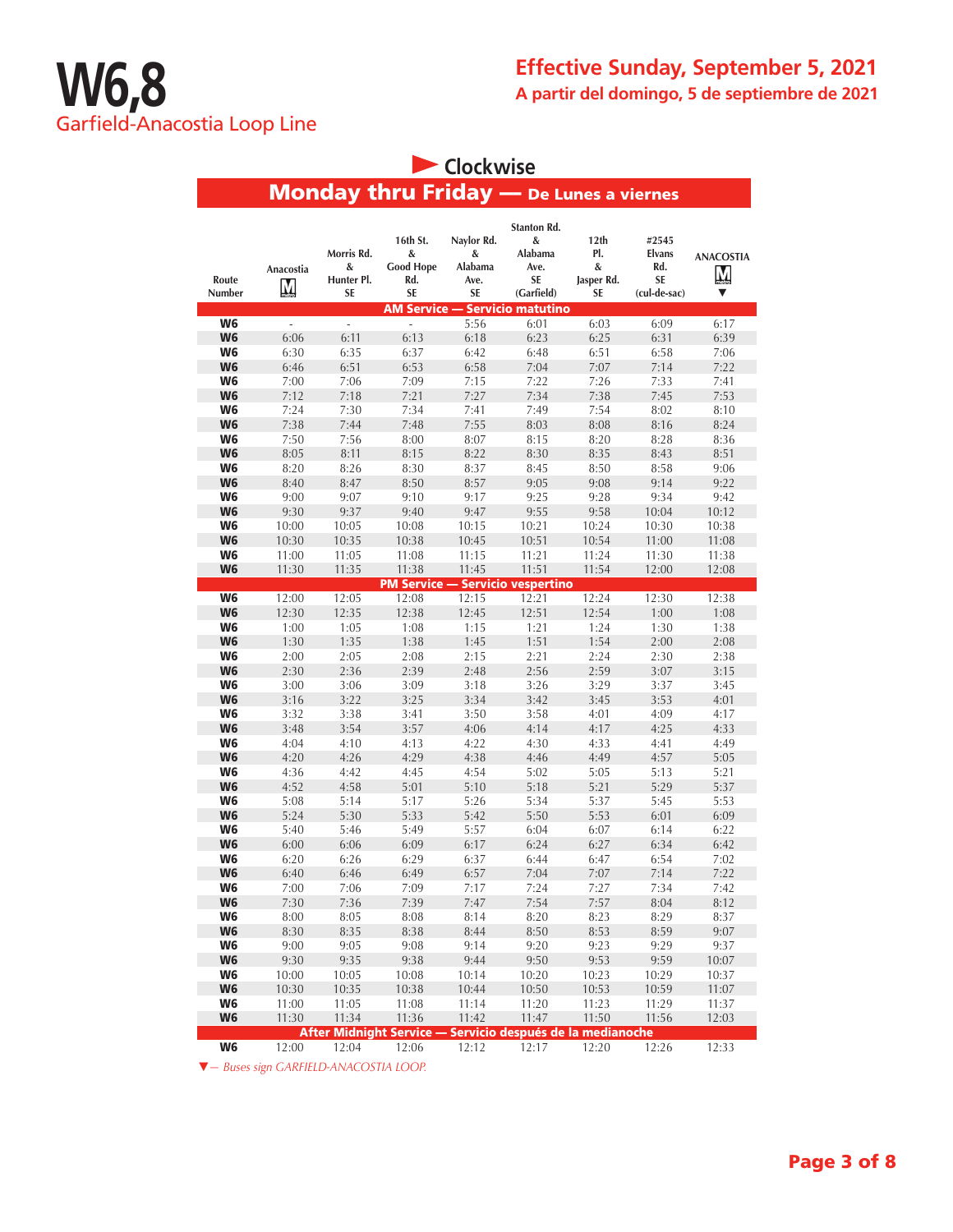|                      |                |                                                     |                                      |                                                                | Counterclockwise                               |                           |                                            |                            |
|----------------------|----------------|-----------------------------------------------------|--------------------------------------|----------------------------------------------------------------|------------------------------------------------|---------------------------|--------------------------------------------|----------------------------|
|                      |                |                                                     |                                      |                                                                | <b>Monday thru Friday</b> - De Lunes a viernes |                           |                                            |                            |
| Route<br>Number      | Anacostia<br>M | #2545<br><b>Elvans</b><br>Rd.<br>SE<br>(cul-de-sac) | 12th<br>PI.<br>&<br>Jasper Rd.<br>SE | <b>Stanton Rd.</b><br>&<br>Alabama<br>Ave.<br>SE<br>(Garfield) | Naylor<br>&<br>Good<br>Hope Rds.<br>SE         | 16th<br>&<br>U Sts.<br>SE | Hunter Pl.<br>&<br>Morris Rd.<br><b>SE</b> | <b>ANACOSTIA</b><br>M<br>▼ |
|                      |                |                                                     |                                      |                                                                | <b>AM Service — Servicio matutino</b>          |                           |                                            |                            |
| W8                   | $\mathbb{Z}$   | $\overline{\phantom{a}}$                            | ÷,                                   | L.                                                             | 5:49                                           | 5:53                      | 5:58                                       | 6:04                       |
| W8<br>W8             | 5:52<br>6:10   | 5:58<br>6:16                                        | 6:03<br>6:21                         | 6:07<br>6:25                                                   | 6:13<br>6:31                                   | 6:18<br>6:36              | 6:21<br>6:39                               | 6:27<br>6:45               |
| W8                   | 6:28           | 6:34                                                | 6:39                                 | 6:43                                                           | 6:49                                           | 6:54                      | 6:57                                       | 7:03                       |
| W8                   | 6:42           | 6:48                                                | 6:53                                 | 6:57                                                           | 7:03                                           | 7:08                      | 7:11                                       | 7:17                       |
| W8                   | 6:56           | 7:03                                                | 7:08                                 | 7:12                                                           | 7:20                                           | 7:28                      | 7:33                                       | 7:39                       |
| W8                   | 7:08           | 7:15                                                | 7:20                                 | 7:24                                                           | 7:32                                           | 7:40                      | 7:45                                       | 7:51                       |
| W8                   | 7:20           | 7:27                                                | 7:32                                 | 7:36                                                           | 7:44                                           | 7:52                      | 7:57                                       | 8:03                       |
| W8                   | 7:32           | 7:40                                                | 7:47                                 | 7:52                                                           | 8:00                                           | 8:07                      | 8:11                                       | 8:17                       |
| W <sub>8</sub>       | 7:44           | 7:52                                                | 7:59                                 | 8:04                                                           | 8:12                                           | 8:19                      | 8:23                                       | 8:29                       |
| W8                   | 7:58           | 8:06                                                | 8:13                                 | 8:18                                                           | 8:26                                           | 8:33                      | 8:37                                       | 8:43                       |
| W <sub>8</sub>       | 8:13           | 8:21                                                | 8:28                                 | 8:33                                                           | 8:41                                           | 8:48                      | 8:52                                       | 8:58                       |
| W8                   | 8:30           | 8:38                                                | 8:44                                 | 8:49                                                           | 8:57                                           | 9:04                      | 9:07                                       | 9:13                       |
| W <sub>8</sub>       | 8:50           | 8:58                                                | 9:04                                 | 9:09                                                           | 9:17                                           | 9:24                      | 9:27                                       | 9:33                       |
| W8                   | 9:15           | 9:21                                                | 9:26                                 | 9:30                                                           | 9:38                                           | 9:44                      | 9:47                                       | 9:52                       |
| W8                   | 9:45           | 9:51                                                | 9:56                                 | 10:00                                                          | 10:08                                          | 10:14                     | 10:17                                      | 10:22                      |
| W8                   | 10:15          | 10:21                                               | 10:26                                | 10:30                                                          | 10:38                                          | 10:44                     | 10:47                                      | 10:52                      |
| W <sub>8</sub>       | 10:45          | 10:51                                               | 10:56                                | 11:00                                                          | 11:08                                          | 11:14                     | 11:17                                      | 11:22                      |
| W8<br>W <sub>8</sub> | 11:15          | 11:21                                               | 11:26                                | 11:30<br>12:00                                                 | 11:38<br>12:08                                 | 11:44<br>12:14            | 11:47<br>12:17                             | 11:52                      |
|                      | 11:45          | 11:51                                               | 11:56<br><b>PM Service -</b>         |                                                                | <b>Servicio vespertino</b>                     |                           |                                            | 12:22                      |
| W8                   | 12:15          | 12:21                                               | 12:26                                | 12:30                                                          | 12:38                                          | 12:44                     | 12:47                                      | 12:52                      |
| W8                   | 12:45          | 12:51                                               | 12:56                                | 1:00                                                           | 1:08                                           | 1:14                      | 1:17                                       | 1:22                       |
| W8                   | 1:15           | 1:22                                                | 1:28                                 | 1:32                                                           | 1:39                                           | 1:45                      | 1:48                                       | 1:53                       |
| W8                   | 1:45           | 1:52                                                | 1:58                                 | 2:02                                                           | 2:09                                           | 2:15                      | 2:18                                       | 2:23                       |
| W8                   | 2:15           | 2:22                                                | 2:28                                 | 2:32                                                           | 2:39                                           | 2:45                      | 2:48                                       | 2:53                       |
| W <sub>8</sub>       | 2:45           | 2:52                                                | 2:58                                 | 3:02                                                           | 3:09                                           | 3:15                      | 3:18                                       | 3:23                       |
| W8                   | 3:08           | 3:17                                                | 3:27                                 | 3:32                                                           | 3:40                                           | 3:46                      | 3:50                                       | 3:55                       |
| W <sub>8</sub>       | 3:24           | 3:33                                                | 3:43                                 | 3:48                                                           | 3:56                                           | 4:02                      | 4:06                                       | 4:11                       |
| W8                   | 3:40           | 3:49                                                | 3:59                                 | 4:04                                                           | 4:12                                           | 4:18                      | 4:22                                       | 4:27                       |
| W <sub>8</sub>       | 3:56           | 4:05                                                | 4:15                                 | 4:20                                                           | 4:28                                           | 4:34                      | 4:38                                       | 4:43                       |
| W8                   | 4:12           | 4:21                                                | 4:31                                 | 4:36                                                           | 4:44                                           | 4:50                      | 4:54                                       | 4:59                       |
| W <sub>8</sub>       | 4:28           | 4:37                                                | 4:47                                 | 4:52                                                           | 5:00                                           | 5:06                      | 5:10                                       | 5:15                       |
| W8<br>W8             | 4:44<br>5:00   | 4:53<br>5:08                                        | 5:03<br>5:16                         | 5:08<br>5:21                                                   | 5:16<br>5:29                                   | 5:22<br>5:35              | 5:26<br>5:38                               | 5:31<br>5:43               |
| W8                   | 5:16           | 5:24                                                | 5:32                                 | 5:37                                                           | 5:45                                           | 5:51                      | 5:54                                       | 5:59                       |
| W8                   | 5:32           | 5:40                                                | 5:48                                 | 5:53                                                           | 6:01                                           | 6:07                      | 6:10                                       | 6:15                       |
| W8                   | 5:50           | 5:57                                                | 6:05                                 | 6:10                                                           | 6:17                                           | 6:23                      | 6:26                                       | 6:31                       |
| W8                   | 6:10           | 6:17                                                | 6:25                                 | 6:30                                                           | 6:37                                           | 6:43                      | 6:46                                       | 6:51                       |
| W8                   | 6:30           | 6:37                                                | 6:45                                 | 6:50                                                           | 6:57                                           | 7:03                      | 7:06                                       | 7:11                       |
| W8                   | 6:50           | 6:57                                                | 7:05                                 | 7:10                                                           | 7:17                                           | 7:23                      | 7:26                                       | 7:31                       |
| W8                   | 7:15           | 7:22                                                | 7:30                                 | 7:35                                                           | 7:42                                           | 7:48                      | 7:51                                       | 7:56                       |
| W8                   | 7:45           | 7:52                                                | 7:57                                 | 8:01                                                           | 8:08                                           | 8:13                      | 8:16                                       | 8:21                       |
| W8                   | 8:15           | 8:22                                                | 8:27                                 | 8:31                                                           | 8:38                                           | 8:43                      | 8:46                                       | 8:51                       |
| W8                   | 8:45           | 8:52                                                | 8:57                                 | 9:01                                                           | 9:08                                           | 9:13                      | 9:16                                       | 9:21                       |
| W8                   | 9:15           | 9:22                                                | 9:27                                 | 9:31                                                           | 9:38                                           | 9:43                      | 9:46                                       | 9:51                       |
| W8                   | 9:45           | 9:52                                                | 9:57                                 | 10:01                                                          | 10:08                                          | 10:13                     | 10:16                                      | 10:21                      |
| W8                   | 10:15          | 10:22                                               | 10:26                                | 10:30                                                          | 10:36                                          | 10:40                     | 10:43                                      | 10:48                      |
| W8<br>W8             | 10:45          | 10:52                                               | 10:56                                | 11:00                                                          | 11:06                                          | 11:10                     | 11:13                                      | 11:18                      |
|                      | 11:15          | 11:22                                               | 11:26                                | 11:30                                                          | 11:36                                          | 11:40                     | 11:43                                      | 11:48                      |

**W8** 11:45 11:50 11:54 11:57 12:02 12:06 12:08 12:12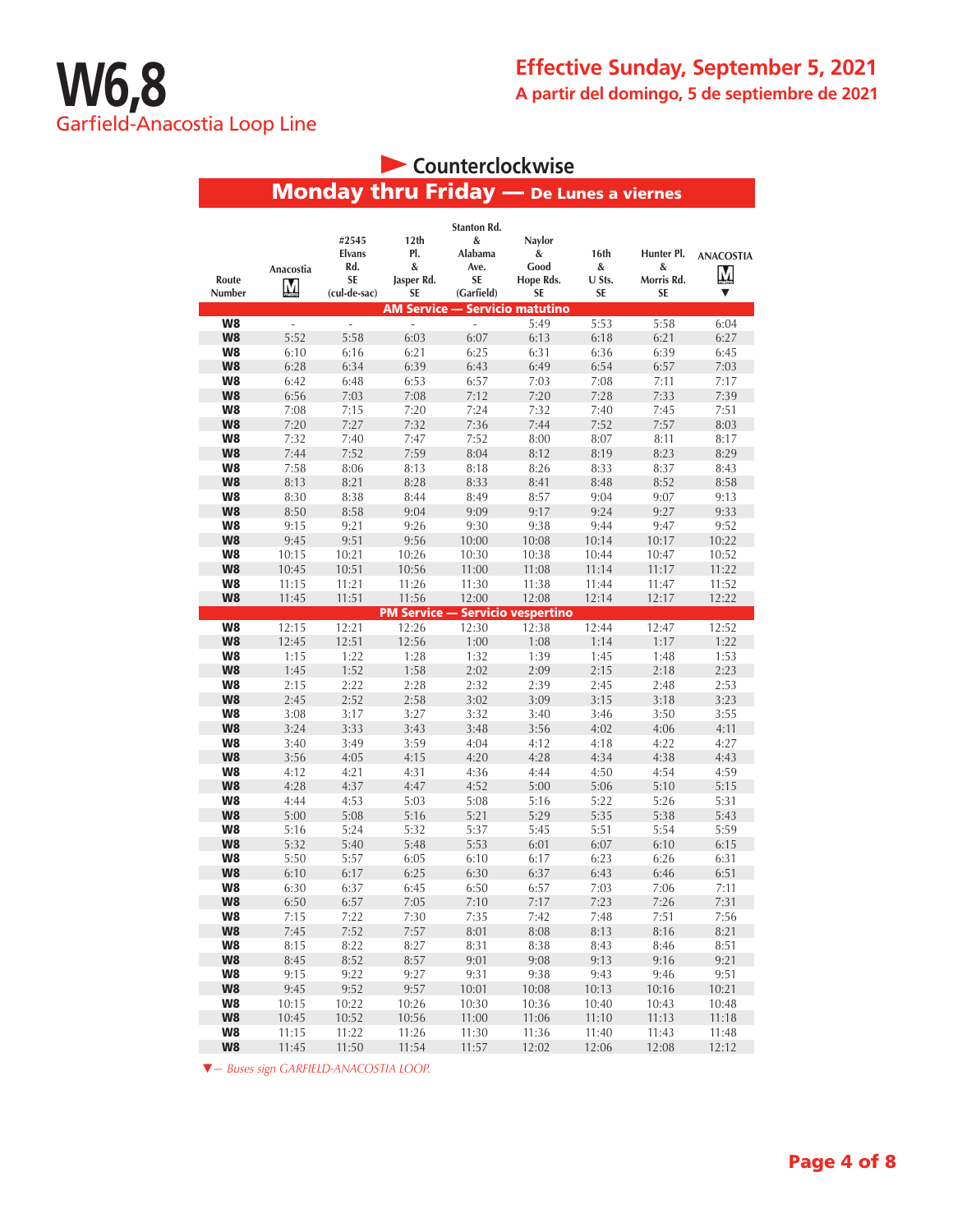**Clockwise** 

| <b>Saturday</b> — Sábados |                |                                            |                                                       |                                                 |                                                                |                                      |                                                            |                                             |  |  |
|---------------------------|----------------|--------------------------------------------|-------------------------------------------------------|-------------------------------------------------|----------------------------------------------------------------|--------------------------------------|------------------------------------------------------------|---------------------------------------------|--|--|
| Route<br>Number           | Anacostia<br>M | Morris Rd.<br>&<br>Hunter Pl.<br><b>SE</b> | 16th St.<br>&<br><b>Good Hope</b><br>Rd.<br><b>SE</b> | Naylor Rd.<br>&<br>Alabama<br>Ave.<br><b>SE</b> | Stanton Rd.<br>&<br>Alabama<br>Ave.<br><b>SE</b><br>(Garfield) | 12th<br>PI.<br>&<br>Jasper Rd.<br>SE | #2545<br><b>Elvans</b><br>Rd.<br><b>SE</b><br>(cul-de-sac) | <b>ANACOSTIA</b><br>M <sub>mstra</sub><br>▼ |  |  |
| W6                        |                | 6:04                                       | <b>AM Service -</b><br>6:06                           |                                                 | <b>Servicio matutino</b>                                       |                                      |                                                            |                                             |  |  |
|                           | 6:00           |                                            |                                                       | 6:11                                            | 6:16                                                           | 6:18                                 | 6:23                                                       | 6:29                                        |  |  |
| W <sub>6</sub>            | 6:40           | 6:44                                       | 6:46                                                  | 6:51                                            | 6:56                                                           | 6:58                                 | 7:03                                                       | 7:09                                        |  |  |
| W <sub>6</sub>            | 7:20           | 7:24                                       | 7:26                                                  | 7:31                                            | 7:36                                                           | 7:38                                 | 7:43                                                       | 7:49                                        |  |  |
| W <sub>6</sub>            | 8:00           | 8:04                                       | 8:06                                                  | 8:11                                            | 8:16                                                           | 8:18                                 | 8:23                                                       | 8:29                                        |  |  |
| W6                        | 8:30           | 8:34                                       | 8:36                                                  | 8:41                                            | 8:46                                                           | 8:48                                 | 8:53                                                       | 8:59                                        |  |  |
| W <sub>6</sub>            | 9:00           | 9:04                                       | 9:06                                                  | 9:12                                            | 9:17                                                           | 9:19                                 | 9:24                                                       | 9:31                                        |  |  |
| W <sub>6</sub>            | 9:30           | 9:34                                       | 9:36                                                  | 9:42                                            | 9:47                                                           | 9:49                                 | 9:54                                                       | 10:01                                       |  |  |
| W <sub>6</sub>            | 10:00          | 10:04                                      | 10:06                                                 | 10:12                                           | 10:17                                                          | 10:19                                | 10:24                                                      | 10:31                                       |  |  |
| W <sub>6</sub>            | 10:30          | 10:34                                      | 10:36                                                 | 10:42                                           | 10:47                                                          | 10:49                                | 10:54                                                      | 11:01                                       |  |  |
| W <sub>6</sub>            | 11:00          | 11:04                                      | 11:07                                                 | 11:14                                           | 11:20                                                          | 11:23                                | 11:29                                                      | 11:36                                       |  |  |
| W <sub>6</sub>            | 11:30          | 11:34                                      | 11:37                                                 | 11:44                                           | 11:50                                                          | 11:53                                | 11:59                                                      | 12:06                                       |  |  |
|                           |                |                                            |                                                       |                                                 | <b>PM Service - Servicio vespertino</b>                        |                                      |                                                            |                                             |  |  |
| W <sub>6</sub>            | 12:00          | 12:04                                      | 12:07                                                 | 12:14                                           | 12:20                                                          | 12:23                                | 12:29                                                      | 12:36                                       |  |  |
| W <sub>6</sub>            | 12:30          | 12:34                                      | 12:37                                                 | 12:44                                           | 12:50                                                          | 12:53                                | 12:59                                                      | 1:06                                        |  |  |
| W <sub>6</sub>            | 1:00           | 1:04                                       | 1:07                                                  | 1:14                                            | 1:20                                                           | 1:23                                 | 1:29                                                       | 1:36                                        |  |  |
| W <sub>6</sub>            | 1:30           | 1:34                                       | 1:37                                                  | 1:44                                            | 1:50                                                           | 1:53                                 | 1:59                                                       | 2:06                                        |  |  |
| W <sub>6</sub>            | 2:00           | 2:04                                       | 2:07                                                  | 2:14                                            | 2:20                                                           | 2:23                                 | 2:29                                                       | 2:36                                        |  |  |
| W <sub>6</sub>            | 2:30           | 2:34                                       | 2:37                                                  | 2:44                                            | 2:50                                                           | 2:53                                 | 2:59                                                       | 3:06                                        |  |  |
| W <sub>6</sub>            | 3:00           | 3:04                                       | 3:07                                                  | 3:14                                            | 3:20                                                           | 3:23                                 | 3:29                                                       | 3:36                                        |  |  |
| W <sub>6</sub>            | 3:30           | 3:34                                       | 3:37                                                  | 3:44                                            | 3:50                                                           | 3:53                                 | 3:59                                                       | 4:06                                        |  |  |
| W <sub>6</sub>            | 4:00           | 4:04                                       | 4:07                                                  | 4:14                                            | 4:20                                                           | 4:23                                 | 4:29                                                       | 4:36                                        |  |  |
| W <sub>6</sub>            | 4:30           | 4:34                                       | 4:37                                                  | 4:44                                            | 4:50                                                           | 4:53                                 | 4:59                                                       | 5:06                                        |  |  |
| W <sub>6</sub>            | 5:00           | 5:04                                       | 5:07                                                  | 5:14                                            | 5:20                                                           | 5:23                                 | 5:29                                                       | 5:36                                        |  |  |
| W <sub>6</sub>            | 5:30           | 5:34                                       | 5:37                                                  | 5:44                                            | 5:50                                                           | 5:53                                 | 5:59                                                       | 6:06                                        |  |  |
| W6                        | 6:00           | 6:04                                       | 6:07                                                  | 6:14                                            | 6:20                                                           | 6:23                                 | 6:29                                                       | 6:36                                        |  |  |
| W <sub>6</sub>            | 6:30           | 6:34                                       | 6:37                                                  | 6:43                                            | 6:49                                                           | 6:51                                 | 6:57                                                       | 7:04                                        |  |  |
| W <sub>6</sub>            | 7:00           | 7:04                                       | 7:07                                                  | 7:13                                            | 7:19                                                           | 7:21                                 | 7:27                                                       | 7:34                                        |  |  |
| W <sub>6</sub>            | 7:30           | 7:34                                       | 7:37                                                  | 7:43                                            | 7:49                                                           | 7:51                                 | 7:57                                                       | 8:04                                        |  |  |
| W6                        | 8:00           | 8:04                                       | 8:07                                                  | 8:13                                            | 8:19                                                           | 8:21                                 | 8:27                                                       | 8:34                                        |  |  |
| W <sub>6</sub>            | 8:30           | 8:34                                       | 8:37                                                  | 8:43                                            | 8:49                                                           | 8:51                                 | 8:57                                                       | 9:04                                        |  |  |
| W <sub>6</sub>            | 9:00           | 9:04                                       | 9:07                                                  | 9:13                                            | 9:19                                                           | 9:21                                 | 9:27                                                       | 9:34                                        |  |  |
| W <sub>6</sub>            | 9:30           | 9:34                                       | 9:37                                                  | 9:43                                            | 9:49                                                           | 9:51                                 | 9:57                                                       | 10:04                                       |  |  |
| W <sub>6</sub>            | 10:00          | 10:04                                      | 10:07                                                 | 10:13                                           | 10:19                                                          | 10:21                                | 10:27                                                      | 10:34                                       |  |  |
| W <sub>6</sub>            | 10:30          | 10:34                                      | 10:36                                                 | 10:42                                           | 10:47                                                          | 10:49                                | 10:54                                                      | 11:00                                       |  |  |
| W <sub>6</sub>            | 11:00          | 11:04                                      | 11:06                                                 | 11:12                                           | 11:17                                                          | 11:19                                | 11:24                                                      | 11:30                                       |  |  |
| W <sub>6</sub>            | 11:30          | 11:34                                      | 11:36                                                 | 11:42                                           | 11:47                                                          | 11:49                                | 11:54                                                      | 12:00                                       |  |  |
|                           |                |                                            |                                                       |                                                 | After Midnight Service — Servicio después de la medianoche     |                                      |                                                            |                                             |  |  |
| W <sub>6</sub>            | 12:00          | 12:04                                      | 12:06                                                 | 12:12                                           | 12:17                                                          | 12:19                                | 12:24                                                      | 12:30                                       |  |  |
|                           |                | V - Buses sign GARFIELD-ANACOSTIA LOOP.    |                                                       |                                                 |                                                                |                                      |                                                            |                                             |  |  |

*On five Federal holidays, Juneteenth, Columbus Day, Veterans' Day, Martin Luther King, Jr. Day, and Presidents' Day, the Saturday schedule will be in effect.*

*Metrobus proveerá servicio con horario de sábado durante los cinco días festivos de Juneteenth, Columbus Day, Veterans Day, Martin Luther King Jr. Day, y Presidents' Day.*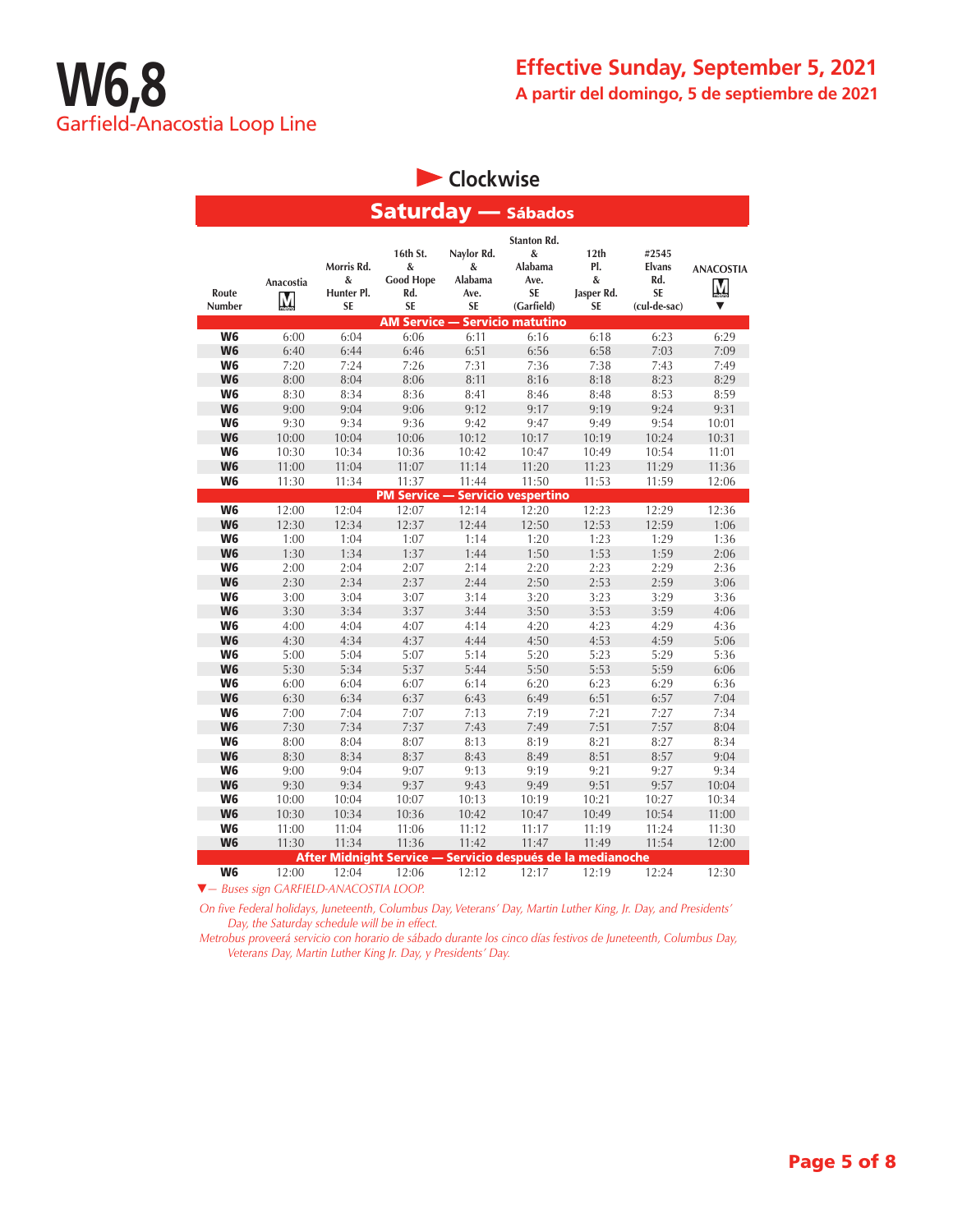### **Counterclockwise**

| <b>Saturday</b> — Sábados |                |                                                     |                                      |                                                                |                                               |                                  |                                            |                                       |  |  |
|---------------------------|----------------|-----------------------------------------------------|--------------------------------------|----------------------------------------------------------------|-----------------------------------------------|----------------------------------|--------------------------------------------|---------------------------------------|--|--|
| Route<br>Number           | Anacostia<br>M | #2545<br><b>Elvans</b><br>Rd.<br>SE<br>(cul-de-sac) | 12th<br>PI.<br>&<br>Jasper Rd.<br>SE | <b>Stanton Rd.</b><br>&<br>Alabama<br>Ave.<br>SE<br>(Garfield) | Naylor<br>&<br>Good<br>Hope Rds.<br><b>SE</b> | 16th<br>&<br>U Sts.<br><b>SE</b> | Hunter Pl.<br>&<br>Morris Rd.<br><b>SE</b> | <b>ANACOSTIA</b><br>$\mathbf{M}$<br>▼ |  |  |
|                           |                |                                                     |                                      |                                                                | <b>AM Service - Servicio matutino</b>         |                                  |                                            |                                       |  |  |
| W8                        | $\omega$       | ä,                                                  | ÷,                                   | $\overline{a}$                                                 | 5:59                                          | 6:03                             | 6:05                                       | 6:08                                  |  |  |
| W8                        | 6:20           | 6:25                                                | 6:29                                 | 6:33                                                           | 6:39                                          | 6:43                             | 6:45                                       | 6:48                                  |  |  |
| W8                        | 7:00           | 7:05                                                | 7:09                                 | 7:13                                                           | 7:19                                          | 7:23                             | 7:25                                       | 7:28                                  |  |  |
| W8                        | 7:40           | 7:45                                                | 7:49                                 | 7:53                                                           | 8:00                                          | 8:05                             | 8:08                                       | 8:13                                  |  |  |
| W8                        | 8:15           | 8:20                                                | 8:24                                 | 8:28                                                           | 8:35                                          | 8:40                             | 8:43                                       | 8:48                                  |  |  |
| W8                        | 8:45           | 8:50                                                | 8:54                                 | 8:58                                                           | 9:05                                          | 9:10                             | 9:13                                       | 9:18                                  |  |  |
| W8                        | 9:15           | 9:20                                                | 9:24                                 | 9:28                                                           | 9:35                                          | 9:40                             | 9:43                                       | 9:48                                  |  |  |
| W8                        | 9:45           | 9:51                                                | 9:55                                 | 9:59                                                           | 10:07                                         | 10:12                            | 10:15                                      | 10:20                                 |  |  |
| W8                        | 10:15          | 10:21                                               | 10:25                                | 10:29                                                          | 10:37                                         | 10:42                            | 10:45                                      | 10:50                                 |  |  |
| W8                        | 10:45          | 10:51                                               | 10:55                                | 10:59                                                          | 11:07                                         | 11:12                            | 11:15                                      | 11:20                                 |  |  |
| W8                        | 11:15          | 11:21                                               | 11:25                                | 11:29                                                          | 11:37                                         | 11:42                            | 11:45                                      | 11:50                                 |  |  |
| W8                        | 11:45          | 11:51                                               | 11:55                                | 11:59                                                          | 12:07                                         | 12:12                            | 12:15                                      | 12:20                                 |  |  |
|                           |                |                                                     | <b>PM Service -</b>                  |                                                                | - Servicio vespertino                         |                                  |                                            |                                       |  |  |
| W <sub>8</sub>            | 12:15          | 12:21                                               | 12:25                                | 12:29                                                          | 12:37                                         | 12:42                            | 12:45                                      | 12:50                                 |  |  |
| W8                        | 12:45          | 12:51                                               | 12:55                                | 12:59                                                          | 1:07                                          | 1:12                             | 1:15                                       | 1:20                                  |  |  |
| W8                        | 1:15           | 1:21                                                | 1:25                                 | 1:29                                                           | 1:37                                          | 1:42                             | 1:45                                       | 1:50                                  |  |  |
| W8                        | 1:45           | 1:51                                                | 1:55                                 | 1:59                                                           | 2:07                                          | 2:12                             | 2:15                                       | 2:20                                  |  |  |
| W8                        | 2:15           | 2:21                                                | 2:25                                 | 2:29                                                           | 2:37                                          | 2:42                             | 2:45                                       | 2:50                                  |  |  |
| W8                        | 2:45           | 2:51                                                | 2:55                                 | 2:59                                                           | 3:07                                          | 3:12                             | 3:15                                       | 3:20                                  |  |  |
| W8                        | 3:15           | 3:21                                                | 3:25                                 | 3:29                                                           | 3:37                                          | 3:42                             | 3:45                                       | 3:50                                  |  |  |
| W8                        | 3:45           | 3:51                                                | 3:55                                 | 3:59                                                           | 4:07                                          | 4:12                             | 4:15                                       | 4:20                                  |  |  |
| W8                        | 4:15           | 4:21                                                | 4:25                                 | 4:29                                                           | 4:37                                          | 4:42                             | 4:45                                       | 4:50                                  |  |  |
| W8                        | 4:45           | 4:51                                                | 4:55                                 | 4:59                                                           | 5:07                                          | 5:12                             | 5:15                                       | 5:20                                  |  |  |
| W8                        | 5:15           | 5:21                                                | 5:25                                 | 5:29                                                           | 5:37                                          | 5:42                             | 5:45                                       | 5:50                                  |  |  |
| W8                        | 5:45           | 5:51                                                | 5:55                                 | 5:59                                                           | 6:07                                          | 6:12                             | 6:15                                       | 6:20                                  |  |  |
| W8                        | 6:15           | 6:21                                                | 6:25                                 | 6:29                                                           | 6:37                                          | 6:42                             | 6:45                                       | 6:50                                  |  |  |
| W8                        | 6:45           | 6:51                                                | 6:55                                 | 6:59                                                           | 7:07                                          | 7:12                             | 7:15                                       | 7:20                                  |  |  |
| W8                        | 7:15           | 7:20                                                | 7:24                                 | 7:28                                                           | 7:35                                          | 7:40                             | 7:43                                       | 7:46                                  |  |  |
| W8                        | 7:45           | 7:50                                                | 7:54                                 | 7:58                                                           | 8:05                                          | 8:10                             | 8:13                                       | 8:16                                  |  |  |
| W8                        | 8:15           | 8:20                                                | 8:24                                 | 8:28                                                           | 8:35                                          | 8:40                             | 8:43                                       | 8:46                                  |  |  |
| W8                        | 8:45           | 8:50                                                | 8:54                                 | 8:58                                                           | 9:05                                          | 9:10                             | 9:13                                       | 9:16                                  |  |  |
| W8                        | 9:15           | 9:20                                                | 9:24                                 | 9:28                                                           | 9:35                                          | 9:40                             | 9:43                                       | 9:46                                  |  |  |
| W8                        | 9:45           | 9:50                                                | 9:54                                 | 9:58                                                           | 10:04                                         | 10:09                            | 10:11                                      | 10:16                                 |  |  |
| W8                        | 10:15          | 10:20                                               | 10:24                                | 10:28                                                          | 10:34                                         | 10:39                            | 10:41                                      | 10:46                                 |  |  |
| W <sub>8</sub>            | 10:45          | 10:50                                               | 10:54                                | 10:58                                                          | 11:04                                         | 11:09                            | 11:11                                      | 11:16                                 |  |  |
| W8                        | 11:15          | 11:20                                               | 11:24                                | 11:28                                                          | 11:34                                         | 11:39                            | 11:41                                      | 11:46                                 |  |  |
| W8                        | 11:45          | 11:50                                               | 11:53                                | 11:56                                                          | 12:02                                         | 12:06                            | 12:08                                      | 12:10                                 |  |  |

▼*— Buses sign GARFIELD-ANACOSTIA LOOP.* 

*On five Federal holidays, Juneteenth, Columbus Day, Veterans' Day, Martin Luther King, Jr. Day, and Presidents' Day, the Saturday schedule will be in effect.*

*Metrobus proveerá servicio con horario de sábado durante los cinco días festivos de Juneteenth, Columbus Day, Veterans Day, Martin Luther King Jr. Day, y Presidents' Day.*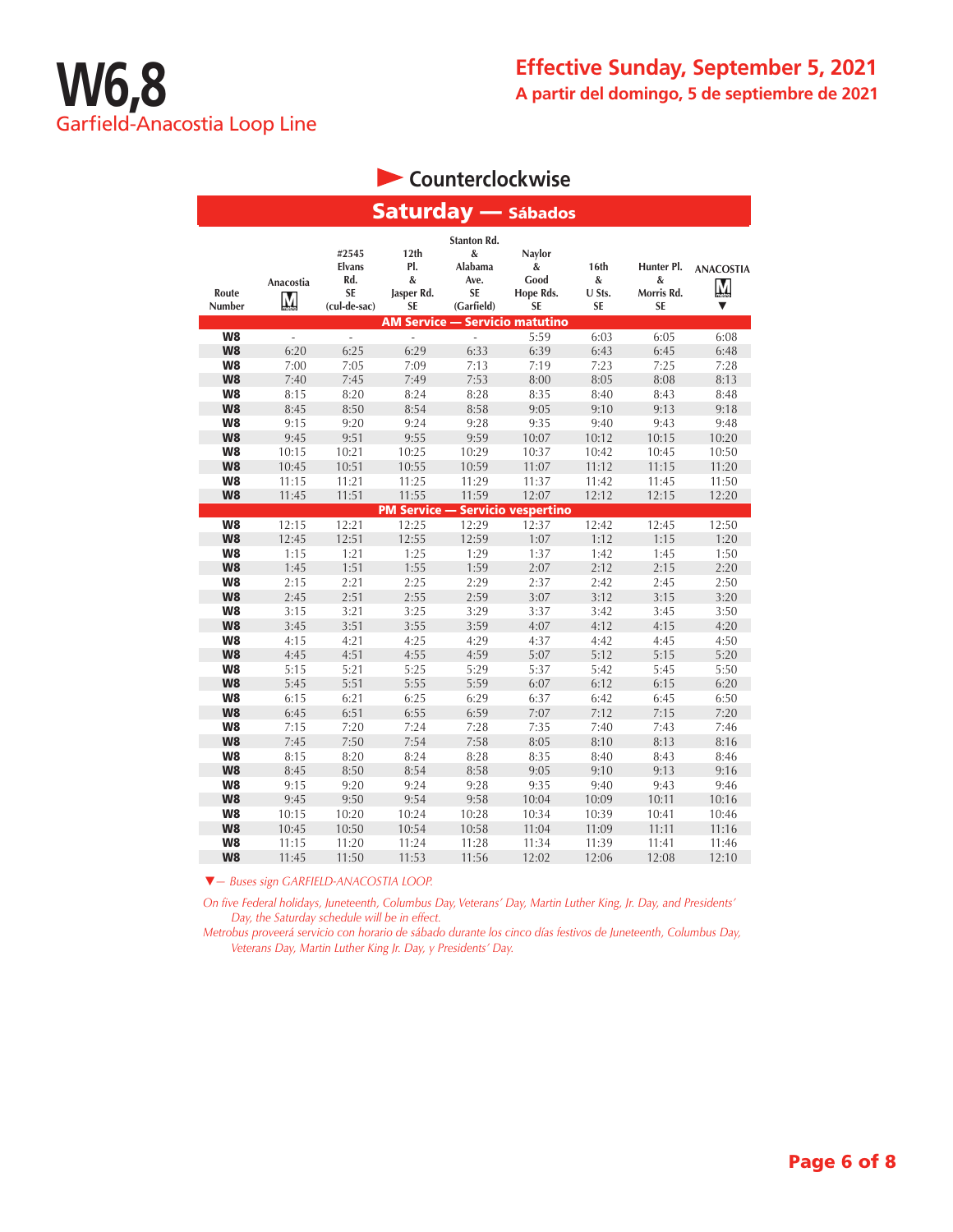**Clockwise** 

| <b>Sunday</b> — Domingos         |                          |                                            |                                                            |                                          |                                                                |                                      |                                                     |                                   |  |
|----------------------------------|--------------------------|--------------------------------------------|------------------------------------------------------------|------------------------------------------|----------------------------------------------------------------|--------------------------------------|-----------------------------------------------------|-----------------------------------|--|
| Route<br>Number                  | Anacostia<br>M           | Morris Rd.<br>&<br>Hunter Pl.<br><b>SE</b> | 16th St.<br>&<br><b>Good Hope</b><br>Rd.<br>SE             | Naylor Rd.<br>&<br>Alabama<br>Ave.<br>SE | <b>Stanton Rd.</b><br>&<br>Alabama<br>Ave.<br>SE<br>(Garfield) | 12th<br>PI.<br>&<br>Jasper Rd.<br>SE | #2545<br><b>Elvans</b><br>Rd.<br>SE<br>(cul-de-sac) | <b>ANACOSTIA</b><br>$\bf{M}$<br>▼ |  |
|                                  |                          |                                            |                                                            |                                          | <b>AM Service - Servicio matutino</b>                          |                                      |                                                     |                                   |  |
| W <sub>6</sub>                   | $\overline{\phantom{a}}$ | $\frac{1}{2}$                              | $\overline{\phantom{a}}$                                   | 5:56                                     | 6:01                                                           | 6:03                                 | 6:09                                                | 6:17                              |  |
| W <sub>6</sub>                   | 6:06                     | 6:11                                       | 6:13                                                       | 6:18                                     | 6:23                                                           | 6:25                                 | 6:31                                                | 6:39                              |  |
| W <sub>6</sub>                   | 6:30                     | 6:35                                       | 6:37                                                       | 6:42                                     | 6:48                                                           | 6:51                                 | 6:58                                                | 7:06                              |  |
| W <sub>6</sub>                   | 6:46                     | 6:51                                       | 6:53                                                       | 6:58                                     | 7:04                                                           | 7:07                                 | 7:14                                                | 7:22                              |  |
| W6                               | 7:00                     | 7:06                                       | 7:09                                                       | 7:15                                     | 7:22                                                           | 7:26                                 | 7:33                                                | 7:41                              |  |
| W <sub>6</sub>                   | 7:12                     | 7:18                                       | 7:21                                                       | 7:27                                     | 7:34                                                           | 7:38                                 | 7:45                                                | 7:53                              |  |
| W6                               | 7:24                     | 7:30                                       | 7:34                                                       | 7:41                                     | 7:49                                                           | 7:54                                 | 8:02                                                | 8:10                              |  |
| W <sub>6</sub>                   | 7:38                     | 7:44                                       | 7:48                                                       | 7:55                                     | 8:03                                                           | 8:08                                 | 8:16                                                | 8:24                              |  |
| W6<br>W <sub>6</sub>             | 7:50<br>8:05             | 7:56<br>8:11                               | 8:00<br>8:15                                               | 8:07                                     | 8:15<br>8:30                                                   | 8:20<br>8:35                         | 8:28                                                | 8:36<br>8:51                      |  |
| W6                               | 8:20                     | 8:26                                       | 8:30                                                       | 8:22<br>8:37                             | 8:45                                                           | 8:50                                 | 8:43<br>8:58                                        | 9:06                              |  |
| W <sub>6</sub>                   | 8:40                     | 8:47                                       | 8:50                                                       | 8:57                                     | 9:05                                                           | 9:08                                 | 9:14                                                | 9:22                              |  |
| W6                               | 9:00                     | 9:07                                       | 9:10                                                       | 9:17                                     | 9:25                                                           | 9:28                                 | 9:34                                                | 9:42                              |  |
| W <sub>6</sub>                   | 9:30                     | 9:37                                       | 9:40                                                       | 9:47                                     | 9:55                                                           | 9:58                                 | 10:04                                               | 10:12                             |  |
| W6                               | 10:00                    | 10:05                                      | 10:08                                                      | 10:15                                    | 10:21                                                          | 10:24                                | 10:30                                               | 10:38                             |  |
| W <sub>6</sub>                   | 10:30                    | 10:35                                      | 10:38                                                      | 10:45                                    | 10:51                                                          | 10:54                                | 11:00                                               | 11:08                             |  |
| W6                               | 11:00                    | 11:05                                      | 11:08                                                      | 11:15                                    | 11:21                                                          | 11:24                                | 11:30                                               | 11:38                             |  |
| W <sub>6</sub>                   | 11:30                    | 11:35                                      | 11:38                                                      | 11:45                                    | 11:51                                                          | 11:54                                | 12:00                                               | 12:08                             |  |
|                                  |                          |                                            | PM Service –                                               |                                          | Servicio vespertino                                            |                                      |                                                     |                                   |  |
| W <sub>6</sub>                   | 12:00                    | 12:05                                      | 12:08                                                      | 12:15                                    | 12:21                                                          | 12:24                                | 12:30                                               | 12:38                             |  |
| W <sub>6</sub>                   | 12:30                    | 12:35                                      | 12:38                                                      | 12:45                                    | 12:51                                                          | 12:54                                | 1:00                                                | 1:08                              |  |
| W6                               | 1:00                     | 1:05                                       | 1:08                                                       | 1:15                                     | 1:21                                                           | 1:24                                 | 1:30                                                | 1:38                              |  |
| W <sub>6</sub>                   | 1:30                     | 1:35                                       | 1:38                                                       | 1:45                                     | 1:51                                                           | 1:54                                 | 2:00                                                | 2:08                              |  |
| W6                               | 2:00                     | 2:05                                       | 2:08                                                       | 2:15                                     | 2:21                                                           | 2:24                                 | 2:30                                                | 2:38                              |  |
| W <sub>6</sub><br>W <sub>6</sub> | 2:30<br>3:00             | 2:36                                       | 2:39                                                       | 2:48<br>3:18                             | 2:56<br>3:26                                                   | 2:59<br>3:29                         | 3:07<br>3:37                                        | 3:15                              |  |
| W <sub>6</sub>                   | 3:16                     | 3:06<br>3:22                               | 3:09<br>3:25                                               | 3:34                                     | 3:42                                                           | 3:45                                 | 3:53                                                | 3:45<br>4:01                      |  |
| W6                               | 3:32                     | 3:38                                       | 3:41                                                       | 3:50                                     | 3:58                                                           | 4:01                                 | 4:09                                                | 4:17                              |  |
| W <sub>6</sub>                   | 3:48                     | 3:54                                       | 3:57                                                       | 4:06                                     | 4:14                                                           | 4:17                                 | 4:25                                                | 4:33                              |  |
| W6                               | 4:04                     | 4:10                                       | 4:13                                                       | 4:22                                     | 4:30                                                           | 4:33                                 | 4:41                                                | 4:49                              |  |
| W <sub>6</sub>                   | 4:20                     | 4:26                                       | 4:29                                                       | 4:38                                     | 4:46                                                           | 4:49                                 | 4:57                                                | 5:05                              |  |
| W6                               | 4:36                     | 4:42                                       | 4:45                                                       | 4:54                                     | 5:02                                                           | 5:05                                 | 5:13                                                | 5:21                              |  |
| W6                               | 4:52                     | 4:58                                       | 5:01                                                       | 5:10                                     | 5:18                                                           | 5:21                                 | 5:29                                                | 5:37                              |  |
| W6                               | 5:08                     | 5:14                                       | 5:17                                                       | 5:26                                     | 5:34                                                           | 5:37                                 | 5:45                                                | 5:53                              |  |
| W <sub>6</sub>                   | 5:24                     | 5:30                                       | 5:33                                                       | 5:42                                     | 5:50                                                           | 5:53                                 | 6:01                                                | 6:09                              |  |
| W6                               | 5:40                     | 5:46                                       | 5:49                                                       | 5:57                                     | 6:04                                                           | 6:07                                 | 6:14                                                | 6:22                              |  |
| W <sub>6</sub>                   | 6:00                     | 6:06                                       | 6:09                                                       | 6:17                                     | 6:24                                                           | 6:27                                 | 6:34                                                | 6:42                              |  |
| W6                               | 6:20                     | 6:26                                       | 6:29                                                       | 6:37                                     | 6:44                                                           | 6:47                                 | 6:54                                                | 7:02                              |  |
| W <sub>6</sub>                   | 6:40                     | 6:46                                       | 6:49<br>7:09                                               | 6:57                                     | 7:04                                                           | 7:07                                 | 7:14                                                | 7:22                              |  |
| W6<br>W <sub>6</sub>             | 7:00<br>7:30             | 7:06<br>7:36                               | 7:39                                                       | 7:17<br>7:47                             | 7:24<br>7:54                                                   | 7:27<br>7:57                         | 7:34<br>8:04                                        | 7:42<br>8:12                      |  |
| W6                               | 8:00                     | 8:05                                       | 8:08                                                       | 8:14                                     | 8:20                                                           | 8:23                                 | 8:29                                                | 8:37                              |  |
| W <sub>6</sub>                   | 8:30                     | 8:35                                       | 8:38                                                       | 8:44                                     | 8:50                                                           | 8:53                                 | 8:59                                                | 9:07                              |  |
| W6                               | 9:00                     | 9:05                                       | 9:08                                                       | 9:14                                     | 9:20                                                           | 9:23                                 | 9:29                                                | 9:37                              |  |
| W <sub>6</sub>                   | 9:30                     | 9:35                                       | 9:38                                                       | 9:44                                     | 9:50                                                           | 9:53                                 | 9:59                                                | 10:07                             |  |
| W6                               | 10:00                    | 10:05                                      | 10:08                                                      | 10:14                                    | 10:20                                                          | 10:23                                | 10:29                                               | 10:37                             |  |
| W <sub>6</sub>                   | 10:30                    | 10:35                                      | 10:38                                                      | 10:44                                    | 10:50                                                          | 10:53                                | 10:59                                               | 11:07                             |  |
| W6                               | 11:00                    | 11:05                                      | 11:08                                                      | 11:14                                    | 11:20                                                          | 11:23                                | 11:29                                               | 11:37                             |  |
| W <sub>6</sub>                   | 11:30                    | 11:34                                      | 11:36                                                      | 11:42                                    | 11:47                                                          | 11:50                                | 11:56                                               | 12:03                             |  |
|                                  |                          |                                            | After Midnight Service — Servicio después de la medianoche |                                          |                                                                |                                      |                                                     |                                   |  |
| W <sub>6</sub>                   | 12:00                    | 12:04                                      | 12:06                                                      | 12:12                                    | 12:17                                                          | 12:20                                | 12:26                                               | 12:33                             |  |